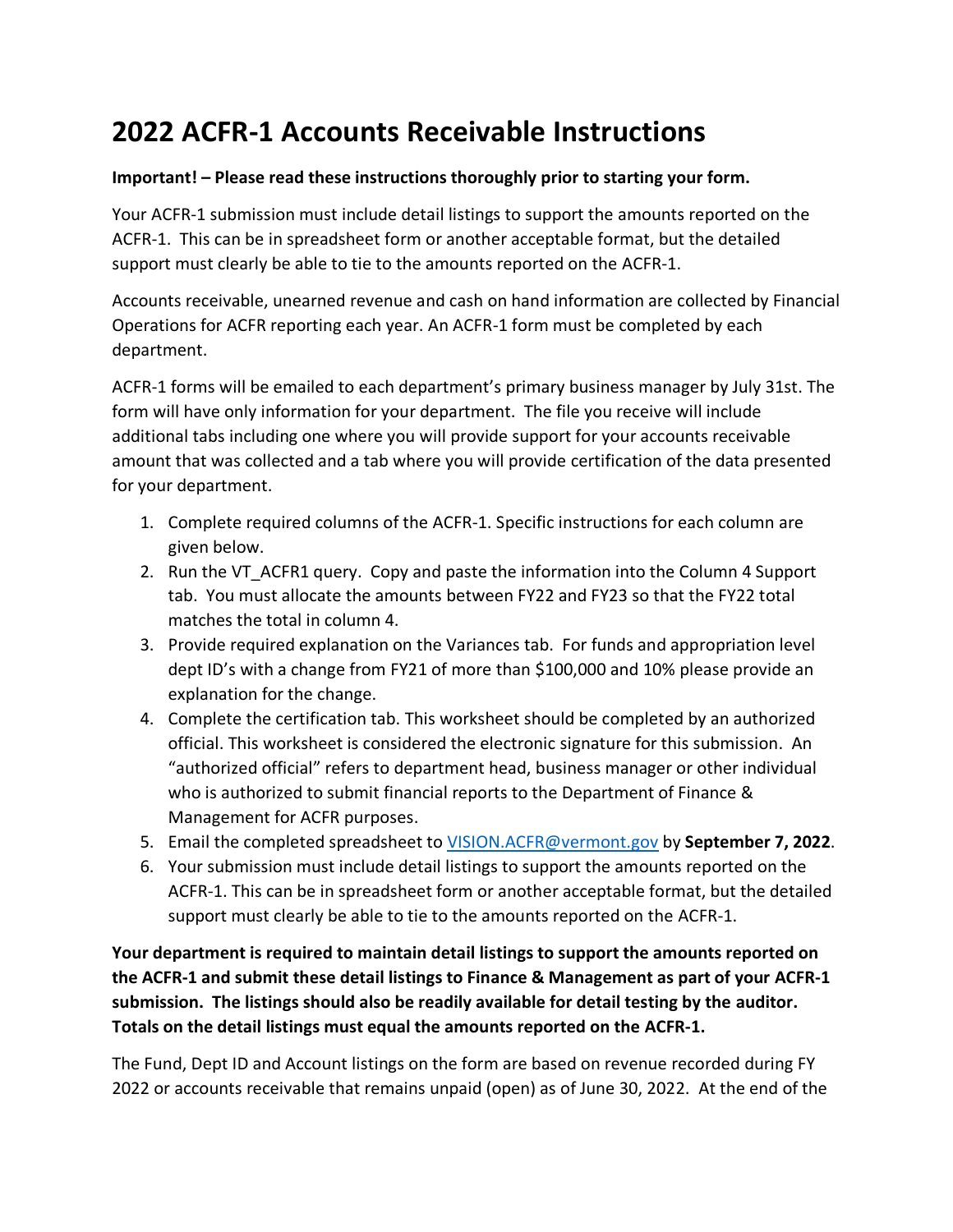listing are blank rows, please insert rows to add any receivables that do not have a Fund, Deptid and Account already listed.

Included in your workbook are tabs for information purposes. These tabs are:

- 1. Activity Journal level detail of AR entries made during FY21. This information is what was used to populate the "FY22 Actuals" column on the ACFR 1 form.
- 2. FY21 AR This is the information you provided on the FY21 ACFR 1 form.
- 3. Open AR This is all open AR items already entered into VISION as of 6/30/2022. You can use this information to assist in reporting the amount in column 2.

## **What should not be reported on the ACFR-1 form?**

- VISION Pending items and VISION Billing module receivable balances that were already entered in VISION in FY2022, (such as federal draws).
- Revenue received via a TSF journal that has PY entered in the Journal Class field.

## **Columns on the ACFR-1 include:**

**Column E** – *FY22 ACTUALS* – the amount of revenue posted during FY22 is provided as a resource for you to help you ensure you are considering all possible revenue streams. Do not alter the amounts on this column.

**Column 1 –** VISION AR 6/30/2022 – This is the unpaid total of VISION Pending items and VISION Billing module that were already entered in VISION as of 6/30/2022. Do not alter the amounts on this column. The detail support for these amounts is included on a tab called "Open AR."

**Column 2 –** VISION AR 6/30/2022 Uncollectible – Enter the estimate portion of the Open AR, the amount in column 1, that is not likely to be collected within the next fiscal year.

**Column 3 –** Additional Full Accrual AR – Enter the total amounts owed to the State from private persons, organizations, other governments, or other state agencies/departments for any revenue source or expenditure reimbursement owed to the State on or before June 30 and for which payment has not yet been received by the State by June 30. This column must exclude the amounts reported in column 1.

**Column 4 –** Additional Modified Accrual AR – Enter the amount of additional full accrual AR (column 3) that was collected in cash by August 31, 2022. This column must exclude items collected from column 1.

**Column 5 –** Additional Estimated Uncollectible – Enter the estimated portion of the additional full accrual AR (column 3) that is not likely to be collected within the next fiscal year. This column must exclude amounts reported in column 1.